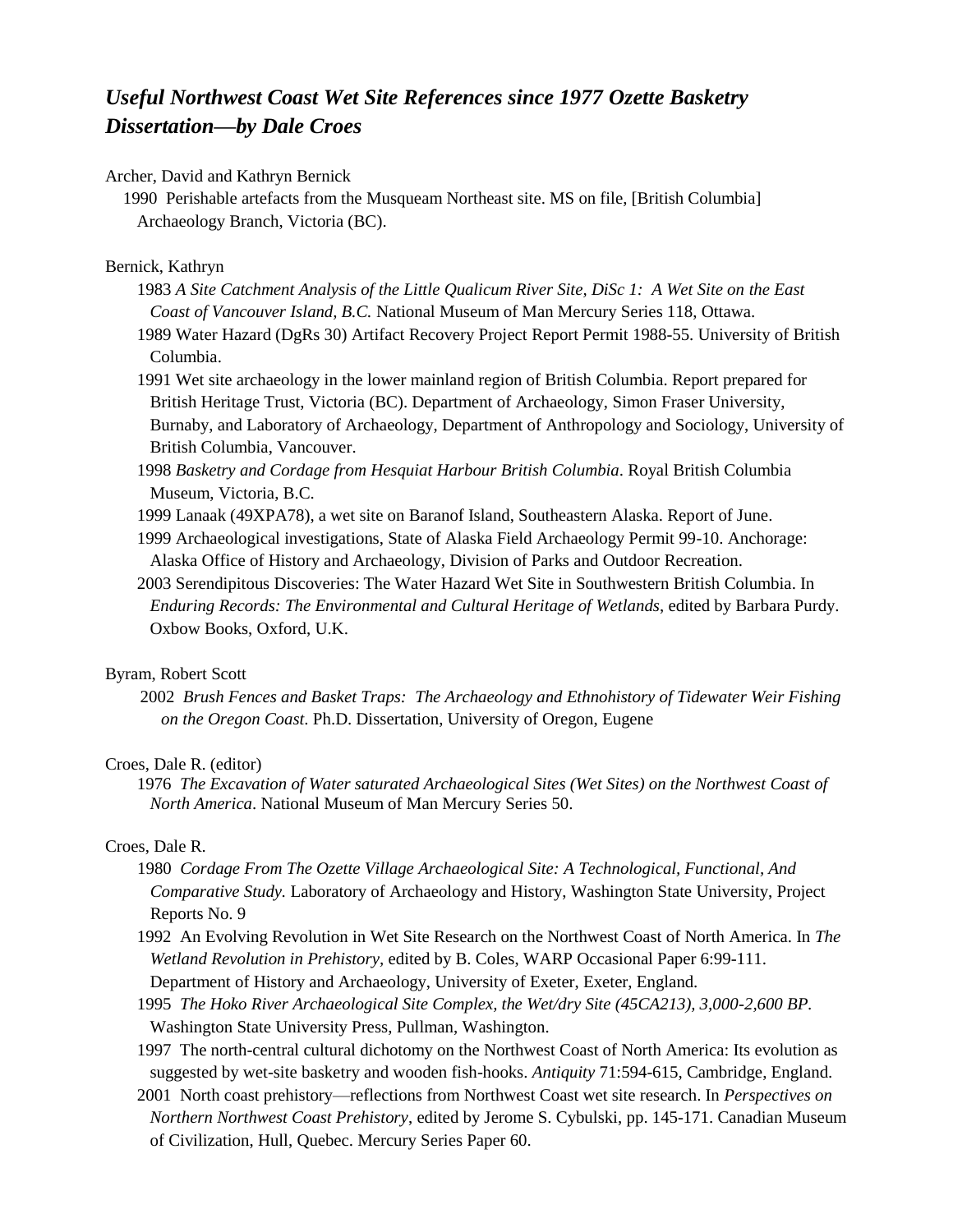- 2003 Northwest Coast wet-site artifacts: a key to understanding resources procurement, storage, management, and exchange. In *Emerging From the Mist, Studies in Northwest Coast Culture History,*  edited by R.G. Matson, G. Coupland and Q. Mackie, pp. 51-75. UBC Press, Vancouver, B.C.
- 2005 (with contributions by Barbara Stucki and Rebecca Wigen) *The Hoko River Archaeological Site Complex, The Rockshelter (45CA21), 1,000-100 B.P.* Washington State University Press, Pullman, WA.

Croes, Dale R. and Steven Hackenberger

1988 Hoko River Archaeological Complex: Modeling Prehistoric Northwest Coast Economic Evolution. *Research in Economic Anthropology*, Supplement 3:19-85. Jai Press.

Croes, Dale R., Katherine Kelly and Mark Collard

2005 Cultural Historical Context of Qwu?gwes (Puget Sound, USA): A Preliminary Investigation. *Journal of Wetland Archaeology* 5:137-149.

Croes, Dale R. (Ed.) with Rhonda Foster and Larry Ross

2013 (under final review) The Qwu?gwes Archaeological Site and Fish Trap (45TN240), and Tested Homestead (45TN396), Eleven-Year South Puget Sound Community College Summer Field School Investigations with the Squaxin Island Tribe

Croes, Dale, Rhonda Foster, Larry Ross, Melanie Diedrich, Nea Hubbard, Katherine Kelly, Mandy McCullough, Tom McCullough, Karen Myers, Cassandra Sharron, Barbara Vargo, Rebecca Wigen, and Lauren Valley

2007 Qwu?gwes—A Squaxin Island Tribal Heritage Wet Site, Puget Sound, U.S.A. In *Archaeology from the Wetlands: Recent Perspectives*, edited by SWAP, Compiled by Catherine Green, pp. 135- 156. Proceedings of the 11th International Wetlands Archaeological Research Project Conference, Edinburgh, Scotland.

Croes, Dale R., John L. Fagan and Maureen Newman Zehendner

2009 Sunken Village, Sauvie Island, Oregon, USA. A Report on the 2006-2007 Investigations of National Historic Landmark Site 35MU4. *Journal of Wetland Archaeology* Special Edition 9:1-216. Oxbow Books, Exeter.

#### Eldridge, Morley

1991 *Glenrose Cannery Wet Component: a Significance Assessment*. Millennia Research. Report prepared for the BC Archaeology Branch,Victoria, B.C.

#### Eldridge, Morley and Steven Acheson

1992 The Antiquity of Fish Weirs on the Southern Coast: a response to Moss, Erlandson, and Stuckenrath 'Wood Stake Weirs and Salmon Fishing on the Northwest Coast: Evidence from Southeast Alaska.' *Canadian Journal of Archaeology* 16:112-116.

# Flenniken, J. J.

1981 Replicative Systems Analysis: A Model Applied to the Vein Quartz Artifacts from the Hoko River Site. *Laboratory of Anthropology Reports of Investigation* No. 59. Washington State University, Pullman.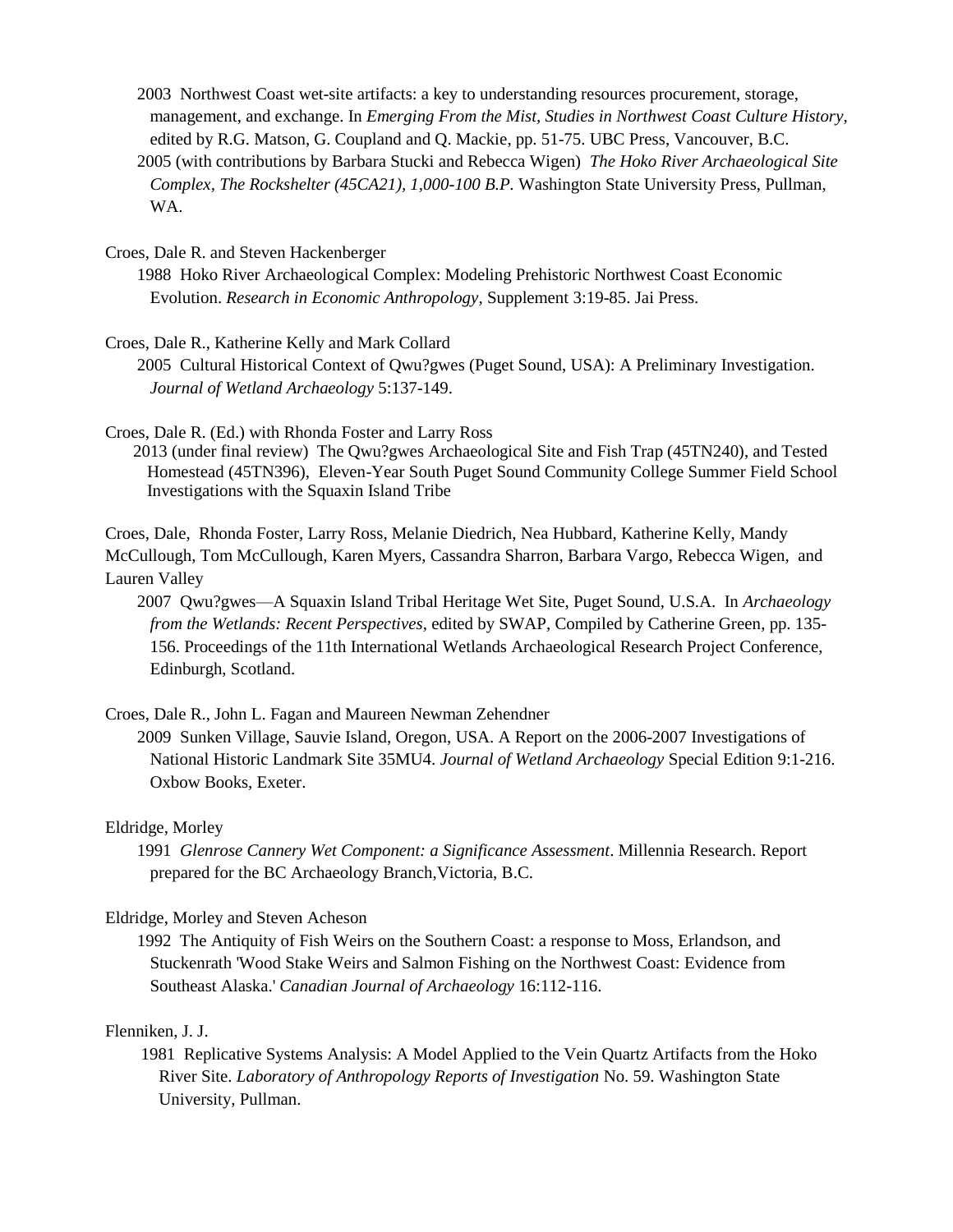Florian, Mary-Lou E., Dale Paul Kronkright and Ruth E. Norton.

2002 *The Conservation of Artifacts Made from Plant Materials*. J. Paul Getty Trust.

Foster, Rhonda and Dale Croes

2002 Tribal-Archaeological Cooperative Agreement: A Holistic Cultural Resource Management Approach. *Journal of Wetland Archaeology* 2:25-38.

2004 Joint Tribal/College Wet Site Investigations: A Critical need for Native American Expertise. *Journal of Wetland Archaeology* 4:127-139.

## Friedman, Janet.

1978 *Wood Identification by Microscopic Examination: A Guide for the Archaeologist on the Northwest Coast of North America*. British Columbia Provincial Museum, Canada.

2005 The Prehistoric Uses of Wood at the Ozette Archaeological Site. In *Ozette Archaeological Project Research Reports, Volume III: Ethnobotany and Wood Technology*, edited by David L. Whelchel, pp. 97-218. WSU Department of Anthropology Reports of Investigations 68, National Parks Service, Northwest Regional Office. Pullman.

# Gill, Steven J.

2005 Plant Utilization by the Makah and Ozette People, Ozette Peninsula, Washington. In *Ozette Archaeological Project Research Reports, Volume III: Ethnobotany and Wood Technology*, edited by David L. Whelchel, pp. 55-96. WSU Department of Anthropology Reports of Investigations 68, National Parks Service, Northwest Regional Office. Pullman.

# Gleeson, Paul F.

1980 Ozette woodworking technology. Ph.D. Dissertation, Washington State University, Pullman. 2005 Ozette Woodworking Technology, In *Ozette Archaeological Project Research Reports, Volume III: Ethnobotany and Wood Technology*, edited by David L. Whelchel, pp. 219-333. WSU Department of Anthropology Reports of Investigations 68, Washington State University, Pullman.

# Homan, Amy

2008 You say Potato I say Potato: Current Investigations of the Katzie First Nation, Wapato, and Pitt Polder, British Columbia, Canada. Paper presented at the 61st Annual Northwest Anthropological Conference, Victoria, British Columbia, Canada.

#### Lepofsky, Dana, Madonna L. Moss, and Natasha Lyonns.

2001 The Unrealized Potential of Paleoethnobotany in the Archaeology of Northwestern North America: Perspectives from Cape Addington, Alaska. *Arctic Anthropology* 38(1): 48-59.

#### Mathews, Darey and Pete Dady

2004 *Excavation and Monitoring at DcRu-74: Colwood Trunk Sewer Phase V, South Esquimalt Lagoon, HCA Site Alteration Permit 2002-398*. Prepared for The City of Colwood; Submitted to: The Esquimalt First Nation, The Songhees First Nation, and The Archaeology and Registry Services Branch. Millennia Research Limited, Victoria.

## Moss, Madonna L. and Jon M. Erlandson

1998 A Comparative Chronology of Northwest Coast Fishing Features. In *Hidden Dimensions: The Cultural Significance of Wetland Archaeology,* edited by Kathryn Bernick, pp. 180-197. University of British Columbia, Vancouver.